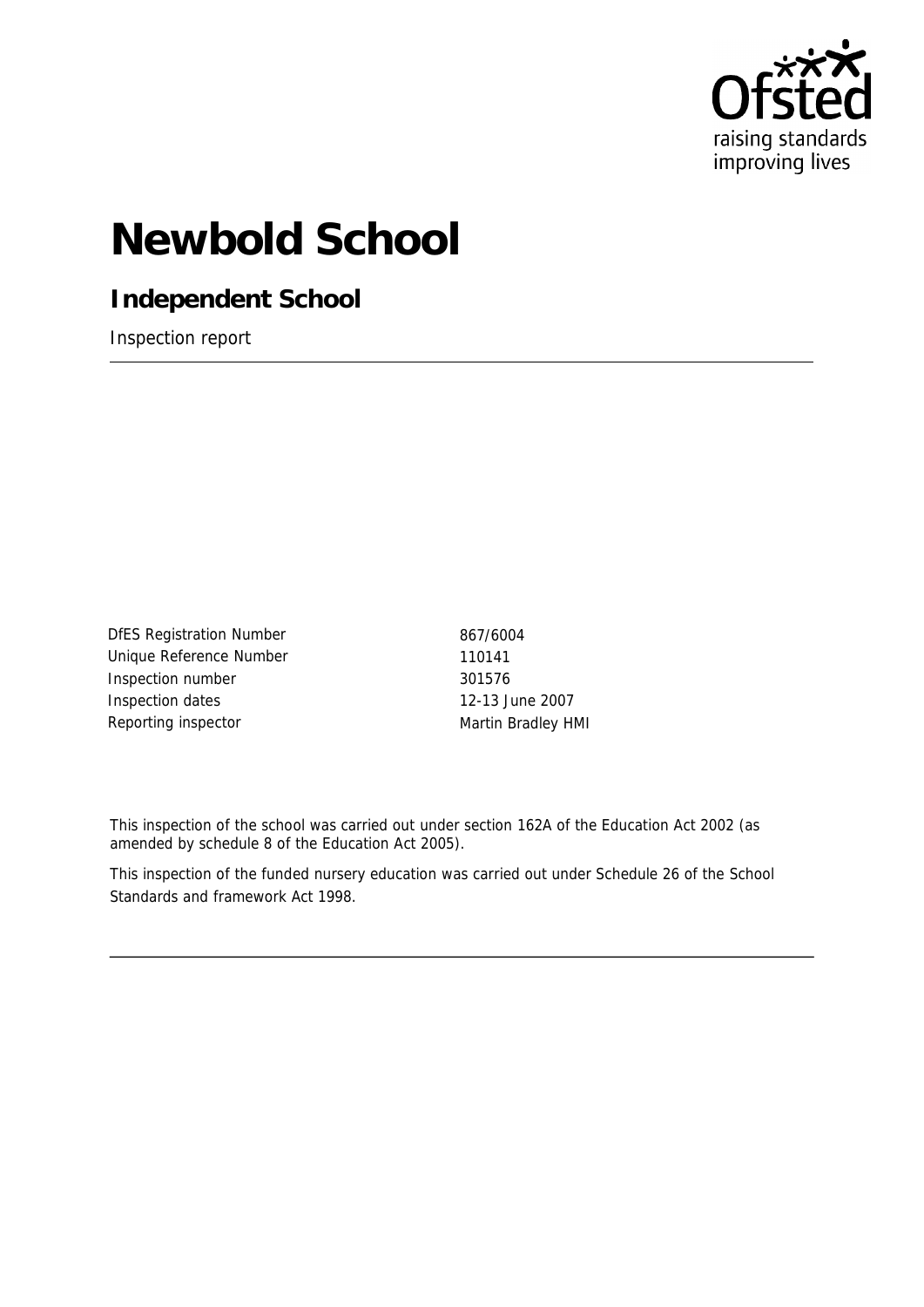© Crown copyright 2007

Website: www.ofsted.gov.uk

This document may be reproduced in whole or in part for non-commercial educational purposes, provided that the information quoted is reproduced without adaptation and the source and date of publication are stated.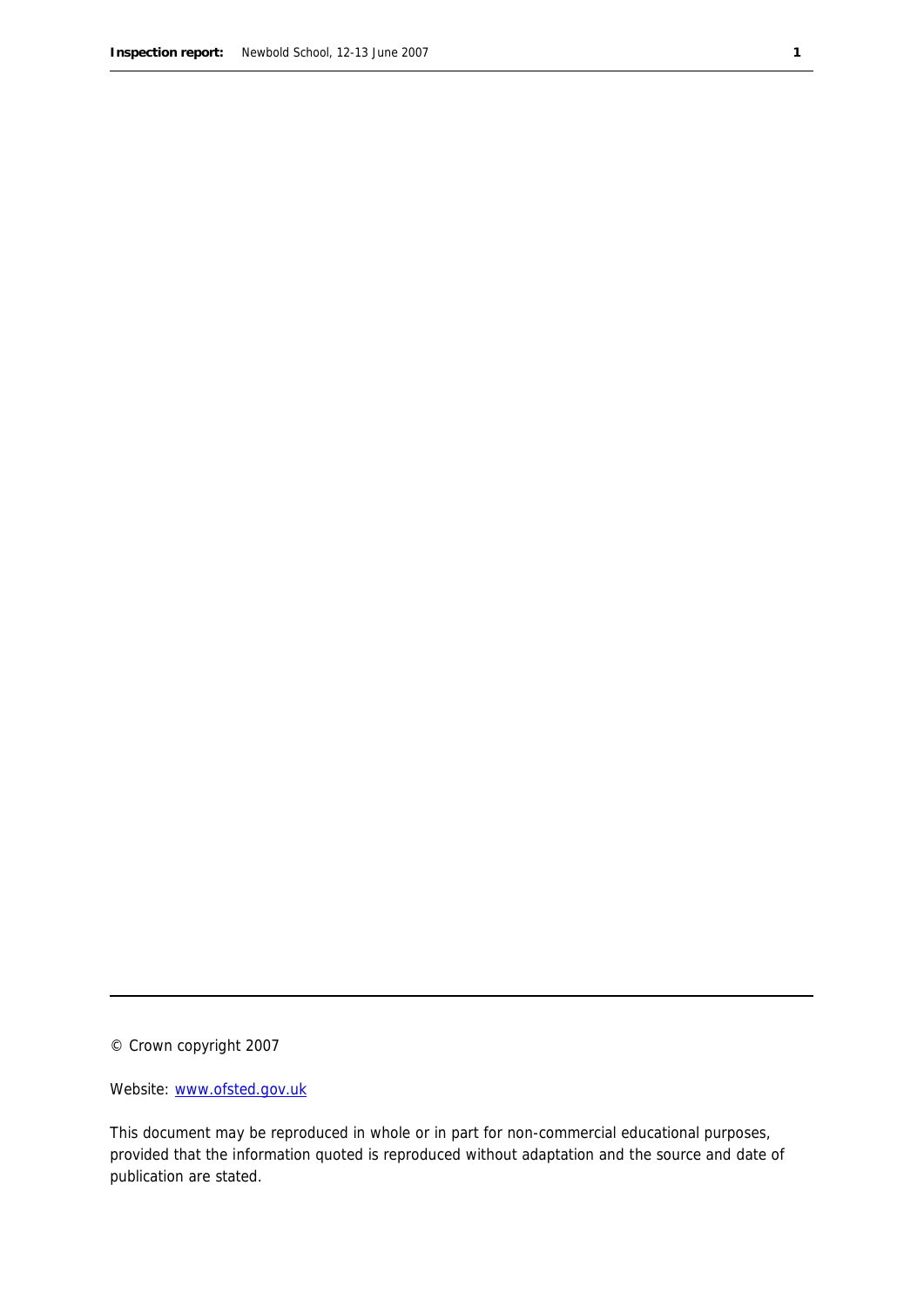#### **Purpose and scope of the inspection**

This inspection was carried out by Ofsted under section 162A of the Education Act 2002, as amended by schedule 8 of the Education Act 2005, in order to advise the Secretary of State for Education and Skills about the school's suitability for continued registration as an independent school.

#### **Information about the school**

Newbold School is a Seventh–day Adventist primary school with 75 children aged between three and 11 years. The school seeks to work towards high academic standards, to encourage the children to develop a personal commitment to the Christian faith and to help them to develop a set of moral principles within the Adventist Christian ethic. The school was founded in 1941 and moved to its present site in 1945. It is on the same campus as Newbold College, the senior Adventist university college for the Trans-European Division of the church, which receives students from all over the world. The majority of children come from families associated with the church. As a result, the school experiences a significant level of pupil turnover, with few children going through all classes from the Nursery to Year 6. A recent change in the school's leadership has led to some radical changes in the school's approaches to teaching and learning as well as a general review of policies and practices in all areas.

This was the school's first inspection leading to a published report. The inspection of funded provision for three and four year olds took place at the same time as the school inspection and the present report includes the findings of both inspections.

#### **Evaluation of the school**

The quality of education provided at Newbold School is good overall. It is satisfactory in the Foundation Stage and is good by the end of Year 4. In the upper end of Key Stage 2 it is outstanding. Children's progress reflects the developing quality of education and is good overall. By the end of Key Stage 2 the majority of children achieve at levels above national expectations. The quality of the curriculum and of the teaching is satisfactory overall. Spiritual, moral, social and cultural development is outstanding. It underpins the work of the school, is understood by the children who, as a consequence, are able to apply it to their daily lives in school. The school's self evaluation is good and generally accurate. It reflects the hard work of the acting headteacher during the present year, supported by the staff and parents, in developing policies and practices to enable the school to meet its objectives more effectively.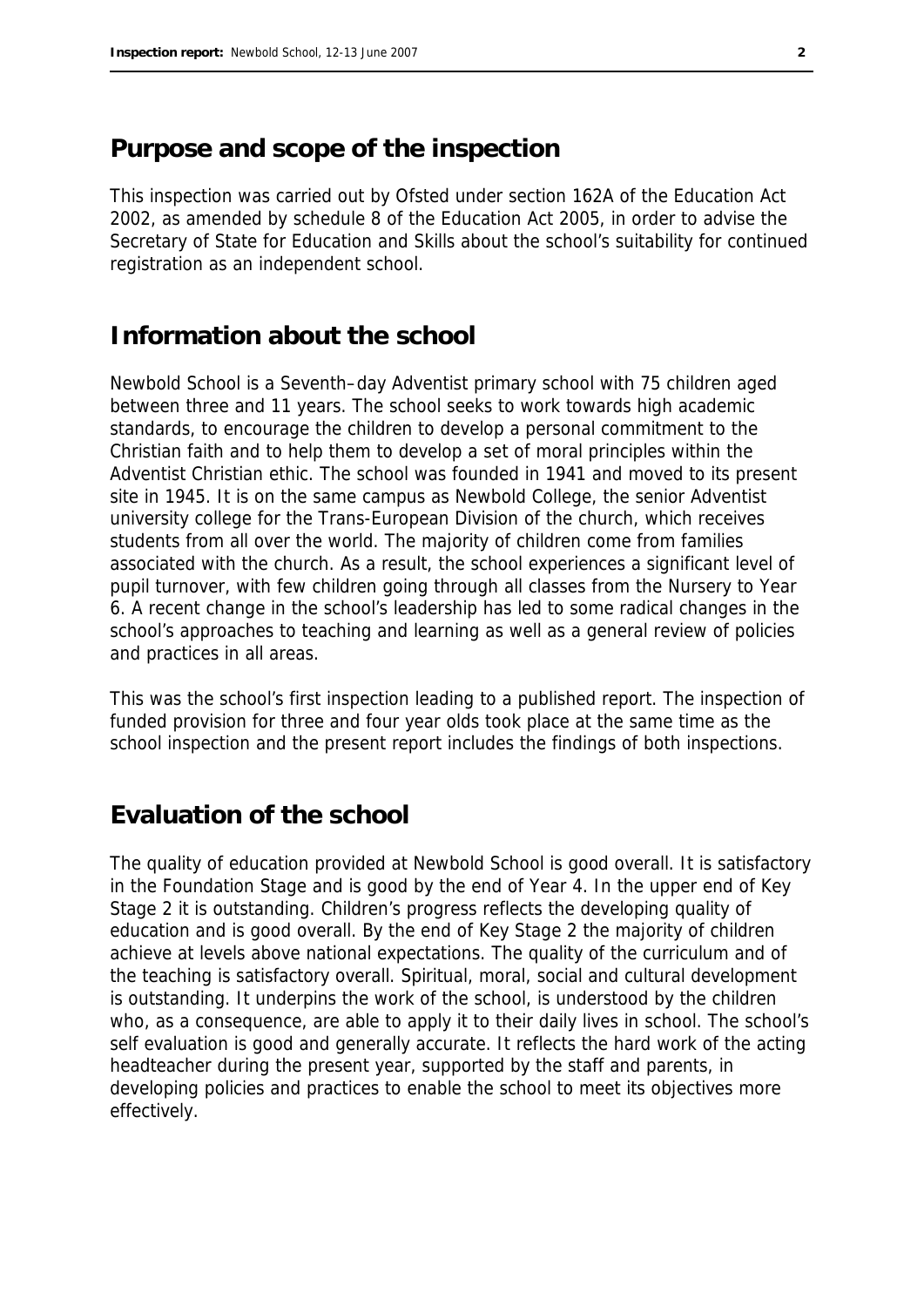#### **Quality of education**

The quality of education is good overall, although it ranges from satisfactory for the youngest children to outstanding for the oldest. A major strength of the school is the outstanding way in which the children's attitudes towards each other as well towards their learning is underpinned by their faith and the related ethos of caring, concern for others and an eagerness to learn. By the upper end of the school, the children have made particularly good progress, although only a minority of the current Year 6 pupils have attended the school from the pre-school class. Throughout the school considerable attention is given to developing the core skills of speaking, listening, reading, writing and mathematics. Creative and investigative aspects, although taught, are less effectively developed.

The curriculum in the classes for the youngest children – the 'pre-school' (Nursery) and 'Foundation 2' (Reception) - is satisfactory as is the quality of teaching. Planning and assessment for the youngest children uses the early learning goals, although relatively little use is made of the Stepping Stones which lead towards these. Daily plans mainly deal with topic work and do not pay sufficient attention to the ways in which free play and more structured activities are to be used to promote particular aspects of children's learning. Limited use is made of assessment to inform future planning in all aspects of the curriculum. Teaching in both classes is generally satisfactory. The adults seek to support the children, but their roles are not sufficiently clearly planned to make full use of the classroom resources' potential to challenge children. In the Foundation 2 class, the National Curriculum is followed, especially for literacy and numeracy. The children are able to deal with abstract ideas and have good speaking and listening skills. At times the teaching slows down the pace of their learning and does not encourage their creative thinking. However, the children make at least satisfactory progress in acquiring basic skills. Resources in both Foundation Stage classrooms are not always readily accessible to the children.

In Key Stage 1 and in Years 3 and 4 an increasing number of children make good progress. This is supported by good teaching which consistently values their ideas and contributions. Assessment is used effectively, and half termly targets are set for children in English and mathematics. The children know their targets and appreciate their value in improving their work. Targets are regularly reviewed. The acting headteacher is developing an assessment framework based around pupils' targets, although these are not fully integrated into subsequent planning in all classes. The current absence of such a framework does not meet the regulatory requirements. At present little use is made of statistical data when planning future work. From Key Stage 1 upwards, the children feel increasingly confident in voicing their opinions, whilst remaining polite and considerate towards one another. Adults value the children's views and ideas and this supports their learning. Some parents noted that the homework set in some classes does not always match the work done in class, leading to limited challenges in the work set for some children.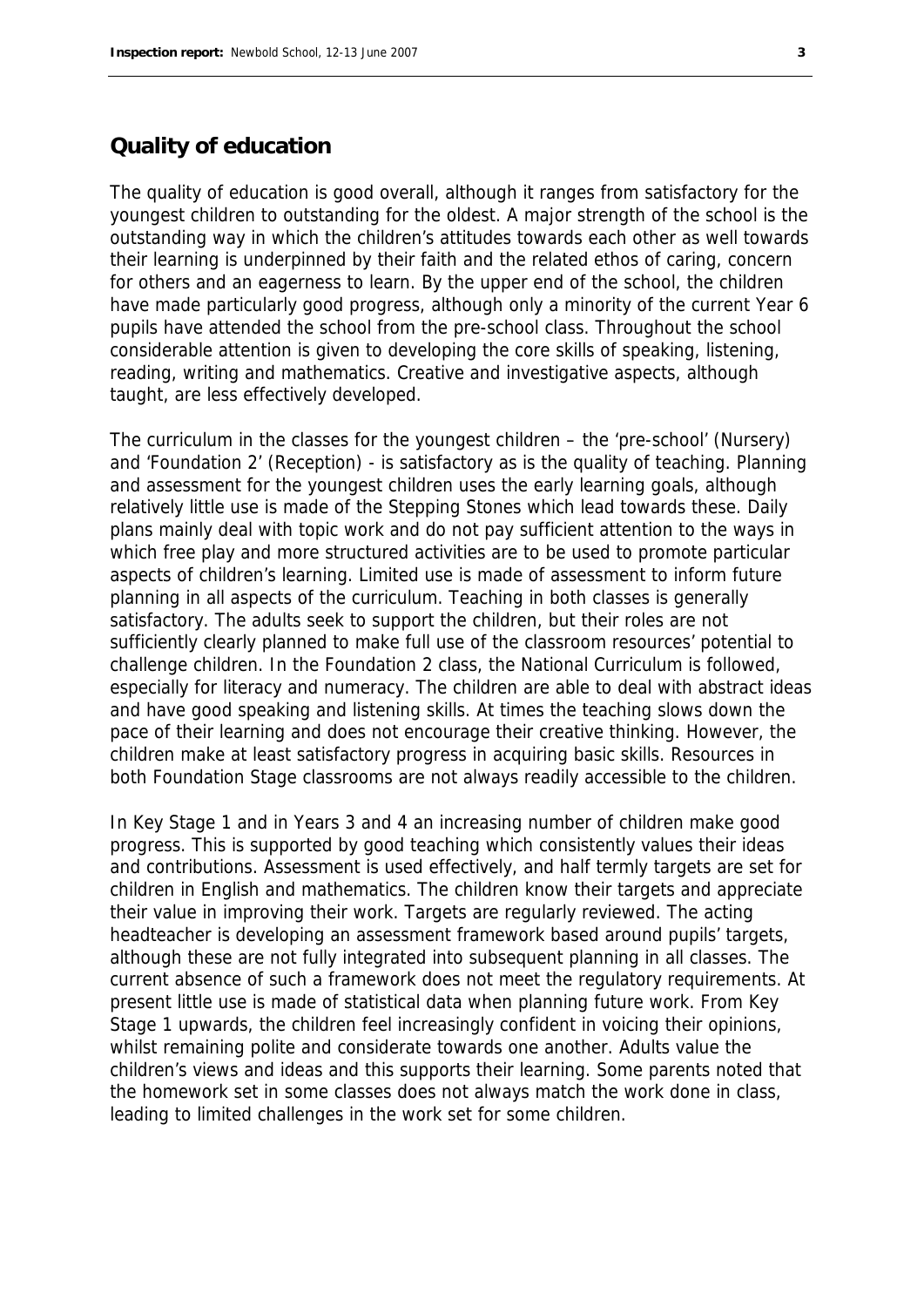In the oldest class, Years 5 and 6, which had also been joined by two Year 4 pupils for mathematics at the time of the inspection, work becomes significantly more rigorous and the children's rate of progress increases. The children know and apply their targets effectively. The quality of teaching and assessment is consistently high and is generally outstanding. The children's already good skills and attitudes towards work improve further and their achievement is raised to good, and occasionally outstanding, levels. In 2006 all children attained Level 4 in the Key Stage 2 national tests, with the majority attaining Level 5 in English, mathematics and science. This is above national expectations.

The school curriculum is extended by a good range of clubs including sports, choir, art and craft, 'mind lab' and board games. Peripatetic music teachers provide lessons in the flute, violin, recorder and piano.

Overall, resources are satisfactory. The development of a computer suite provides the opportunity to extend work in this area next term. Good use is made of most of the outdoor areas for physical development.

Many children join the school from overseas and have English as an additional language. They make particularly good progress in learning English and are able to express themselves well – as one child who had been learning English for just over a year, noted in Assembly when asked how someone felt about not being involved in a game 'she must feel that she does not have the skills to join in.' The school is developing a programme of support for these children in order to enable them to benefit even more from class work. Children with additional learning needs and/or difficulties are well supported, although the teaching assistants are not always sufficiently briefed on their role in class: the newly developed policy on their role has yet to be fully implemented. The acting headteacher has recently taken on the role of coordinating the work with children with additional learning needs and/or difficulties.

Children do not attend on Friday afternoons, however, the school has adjusted its weekly hours to ensure that it meets the recommended weekly total teaching time.

#### **Spiritual, moral, social and cultural development of the pupils**

This is a major strength of the school and is consistently outstanding. It underpins the school's ethos and supports its academic work. Assemblies promote the children's moral and spiritual awareness effectively, as well as their consideration for one another. Behaviour is outstanding. The children not only know how to behave towards one another, but also develop an understanding of why this is appropriate. The school is particularly successful in meeting its aims in these regards.

The children enjoy coming to school. They are well prepared for their future economic well being through fund raising, such as for new carpeting for the hall, for Great Ormond Street hospital and other charities, as well as at the school fete. They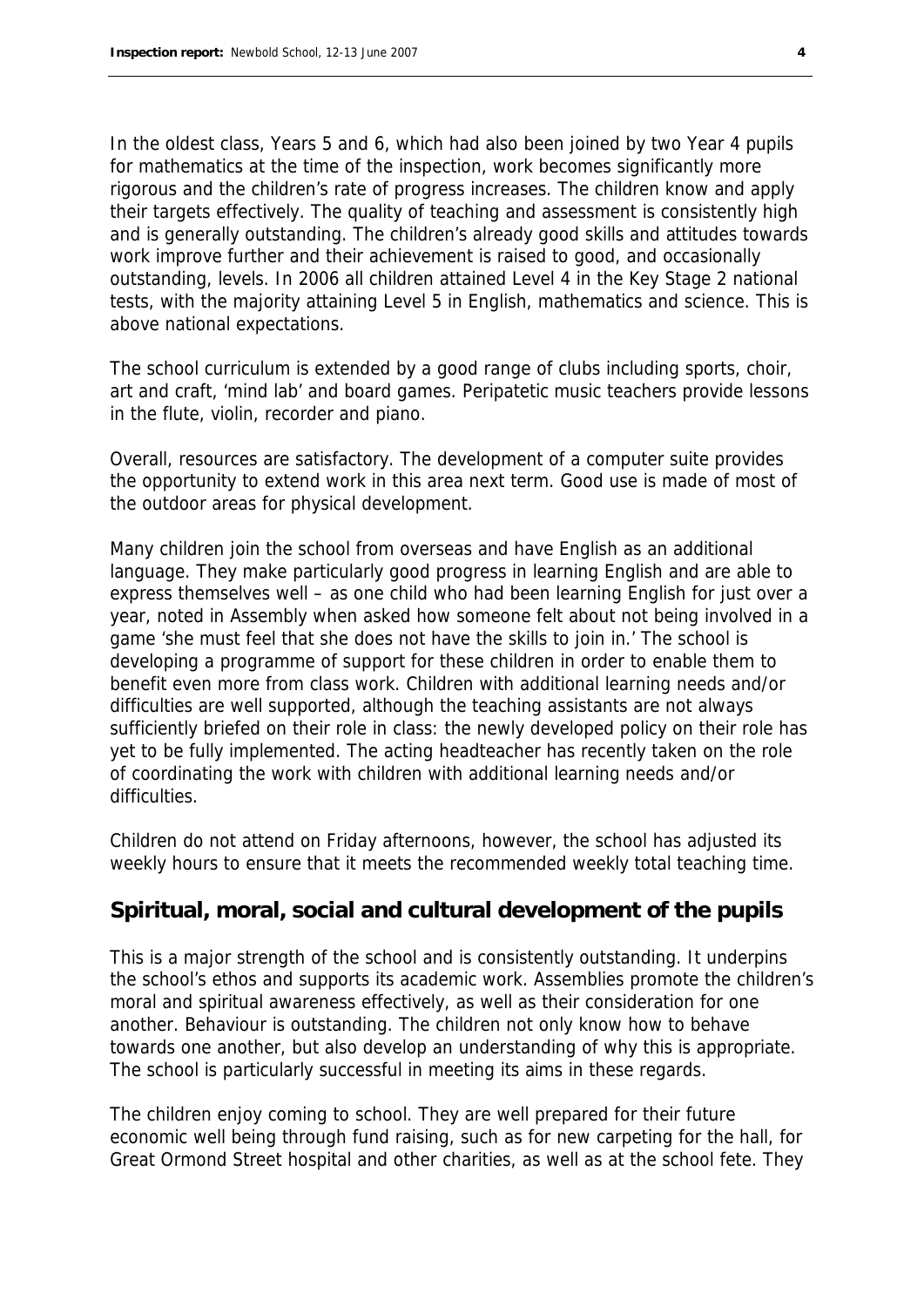are able to keep accounts and to work out profits for such events. The children develop a broad general knowledge of public institutions and services. Their cultural development is enhanced by considering life abroad, although not all classes make sufficient use of the children's own diverse backgrounds for this.

Years 2 to 6 are represented on the recently formed School Council. The Council's recommendations are considered by the staff and they have identified concerns which are now part of the school's development plan which the acting headteacher has devised. The value placed upon their views and opinions supports further their confidence and social development.

#### **Welfare, health and safety of the pupils**

The school, along with the pupils through the School Council, promotes the welfare, health and safety of the children satisfactorily. This is an improving situation as the outstanding issues are addressed. Fire precautions have been upgraded this year. Policies for risk assessments for outside visits have been written and implemented, along with all other welfare and safety policies. As yet the school does not have a three year plan to fulfil its duties under the Disability Discrimination Act, 2002.

Pupils are aware of healthy eating and, from the pre-school class, are encouraged to bring fruit for their snacks and as part of their lunches. They have also begun to develop their awareness of Fair Trade issues. Most classes have access to drinking water throughout the day.

#### **Suitability of the proprietor and staff**

The school uses the Seventh-day Adventist Church's Education Department procedures for recruiting and checking staff. These are good practices and are effectively applied, including for staff who come from outside the United Kingdom.

#### **School's premises and accommodation**

The school occupies purpose-built premises on a large college campus. The accommodation is generally satisfactory. Although the regulations regarding facilities for children who are ill are not fully met, they are satisfactory given the small size of the school. Similarly, the toilet and washbasin facilities are satisfactory given the numbers attending the Foundation Stage and the current gender balance in Key Stages 1 and 2.

The two youngest classes do not have a separate, fenced play area. The present outdoor area poses safety problems and is next to some bicycle racks and the staff car park, which pose potential hazards.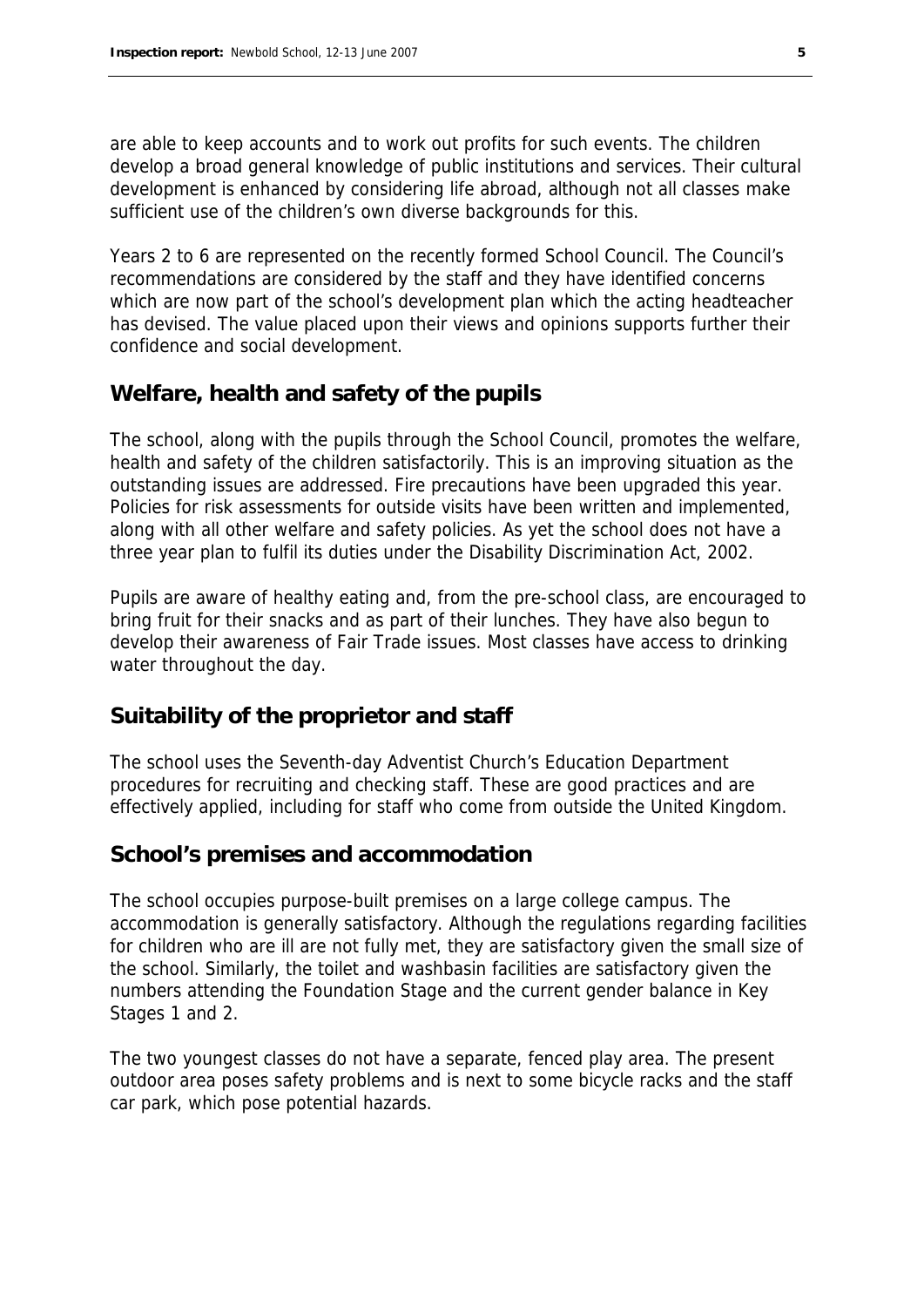#### **Provision of information for parents, carers and others**

The school meets nearly all the regulations regarding the provision of information for parents, carers and others. Some policies, devised during the present year are in the process of being implemented and are not yet made available as a matter of course. Several parents noted that they received relatively short notice of changes to planned events or of new events. Whilst this cannot be entirely avoided, the school has sought to improve its administration during the present year.

Children's reports are provided annually. They give information on the themes which have been covered and indications as to how well the child has done. Statistical information is given in a separate report summary; however the comments do not suggest ways in which attainment can be raised.

#### **Procedures for handling complaints**

The complaints procedures fully meet the regulatory requirements.

#### **Compliance with regulatory requirements**

The school meets all of the Education (Independent School Standards) (England) Regulations 2003 as amended January 2005, with the exception of those listed below.

The school does not meet all requirements in respect of the curriculum (standard 1) and must:

 put in place a framework to assess pupils' work regularly and thoroughly and use information from such assessment to plan teaching so that pupils can make progress (paragraph 1(3)(g)).

The school does not meet all requirements in respect of the premises and accommodation (standard 5) and must:

 make appropriate arrangements for providing outside space for the youngest children to play safely (paragraph 5(t)).

The school does not meet all requirements in respect of the provision of information for parents, carers and others (standard 6) and must:

- provide particulars of the school's policy on and arrangements for admissions, discipline and exclusions (paragraph  $6(2)(e)$ )
- provide particulars of educational and welfare provision for pupils with statements of special educational needs and for pupils for whom English is an additional language (paragraph 6(2)(f)).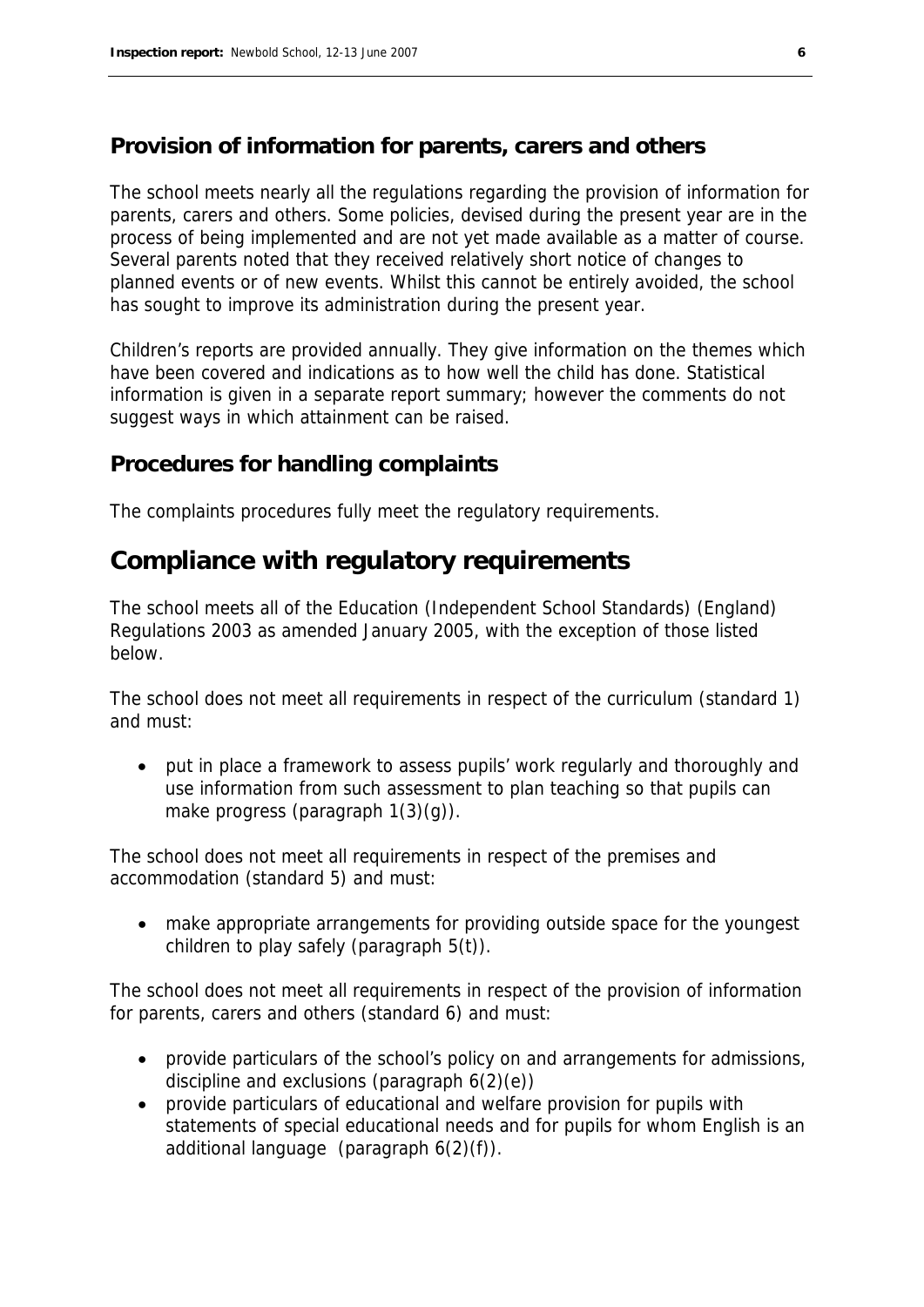In order to comply with the requirements of the Disability Discrimination Act (DDA) 2002 the school should devise a three-year accessibility plan.

### **What the school could do to improve further**

While not required by the regulations, the school might wish to consider the following points for development:

- ensure that the school's policy on the use and deployment of teaching assistants is fully implemented
- review planning, teaching and evaluation in the Foundation Stage, monitoring children's progress through the Stepping Stones and developing more independent creative play.

## **Inspection of funded nursery education**

## **Effectiveness of the funded nursery education**

The quality of teaching and learning is satisfactory. Children experience different activities. Overall, they explore a range of satisfactory resources, although these are not always inspiring enough to extend or challenge them. Staff do not create a busy and stimulating environment necessary to fully support all areas of learning. Whilst children do make satisfactory progress in their learning, some areas are not well developed. In particular, children do not have sufficient opportunity to experiment and be creative, as staff have a tendency to be over directive. Current planning and assessment systems are not effective enough to ensure that activities and resources are used well to promote progression and challenge in children's learning or to track their progress through the stepping stones. Staff deployment is not always effective. On occasions, because all staff deliver directed activities at the same time, there is no-one to guide and extend children's learning through play.

Children's spiritual, moral, social and cultural development is fostered effectively. Children learn to respect others and develop good awareness of right and wrong. They mix with children from many parts of the world and have opportunities to develop their knowledge of different countries and cultures. Staff create a calm environment which encourages children's good behaviour. Children with learning difficulties and those who are learning English as an additional language receive appropriate support. The needs of all children are met.

Partnership with parents is satisfactory. Parents receive some information about the curriculum. There are systems to inform parents about children's achievements and progress, although currently, they do not contribute formally to the records staff keep on their children.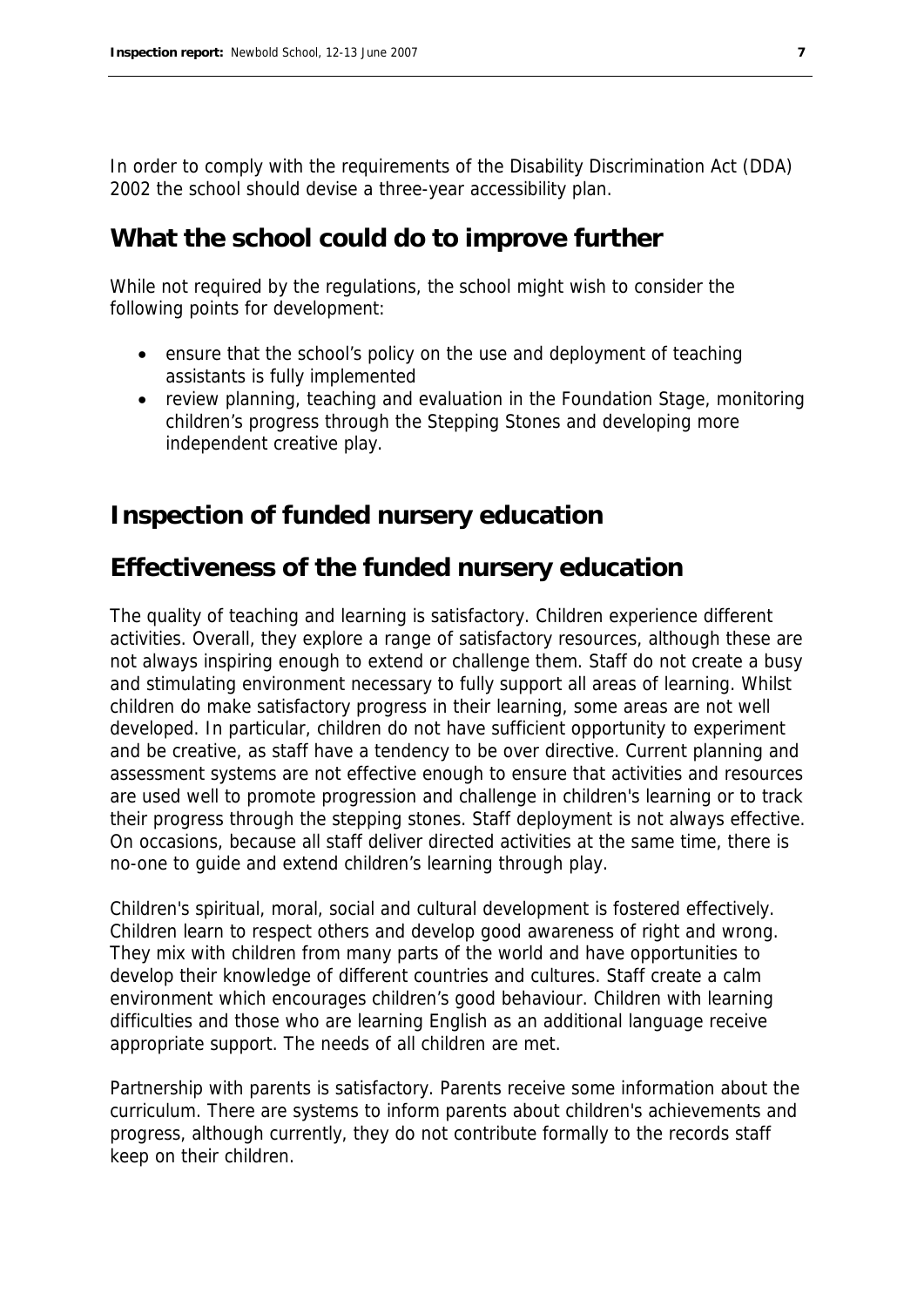Key issues identified at the last inspection have received generally satisfactory attention. Leadership and management are satisfactory. There have been recent changes in the leadership of the school, which have resulted in an evaluation of existing provision and the identification areas for development. The acting head has vision and demonstrates a keen desire and commitment to improve nursery education. Consequently, systems for monitoring and evaluating the quality of teaching and children's learning are evolving but are not yet sufficiently well developed to ensure that all aspects are covered or that there is consistently good practice at all times.

#### **Recommendations or actions to improve the funded nursery education**

To improve the quality and standards of the nursery education the registered person should take account of the following recommendations:

- develop further staff awareness of the Foundation Stage and their role in supporting children's learning in particular during free play and use of the daily routine
- improve planning and assessment procedures to track children's progress through the stepping stones and use the information gathered to best effect in short term planning to ensure activities and resources are used well to promote progression and challenge in children's learning
- provide more opportunities for children to experiment and express their own ideas through free creativity
- continue to develop systems for monitoring and evaluating the quality of teaching within the Foundation Stage and the provision of nursery education to meet children's individual learning needs and ensure a well rounded curriculum across all areas.